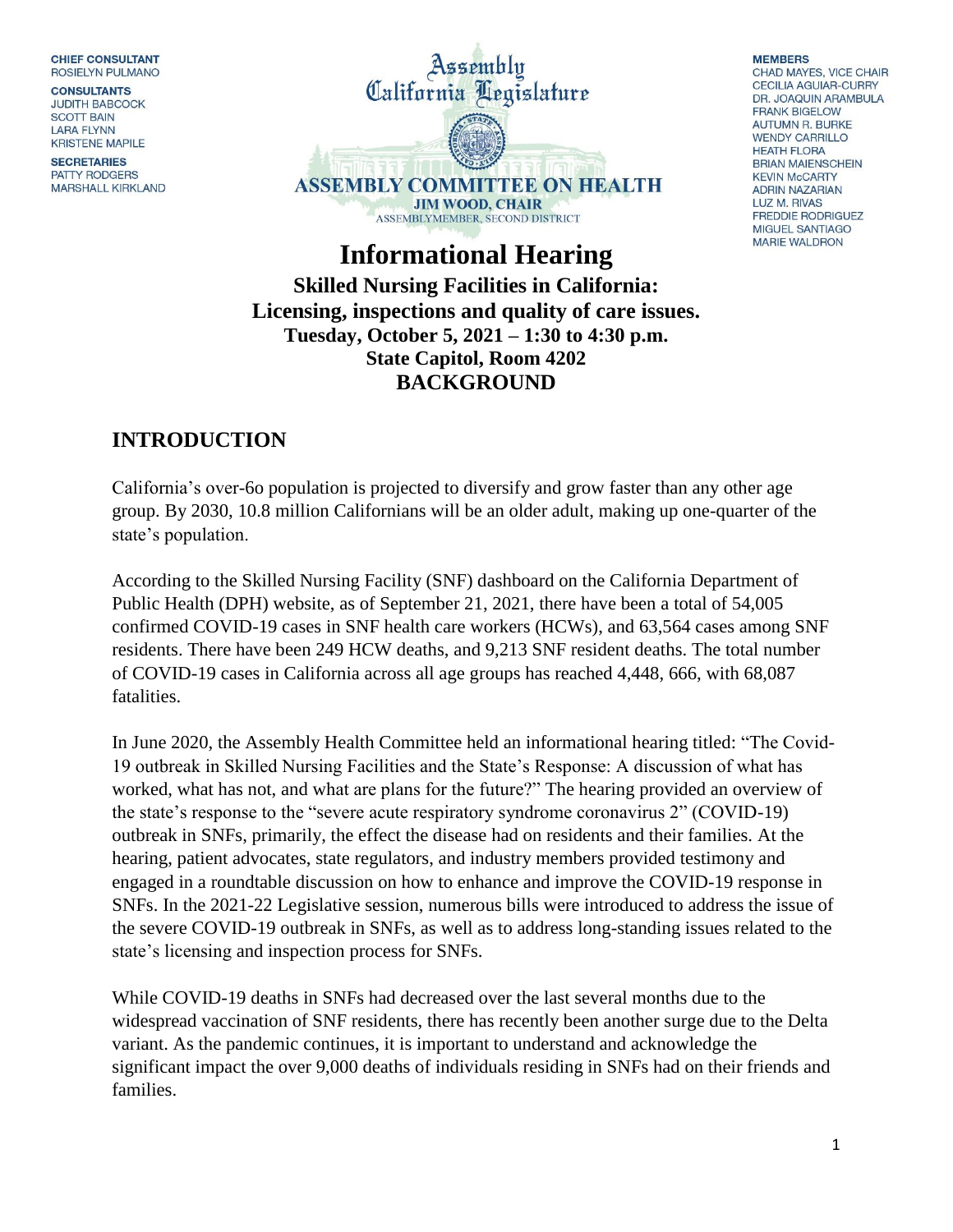This hearing will be more broadly focused on the current SNF licensing and inspection process, including an update on changes made by DPH since the most recent State Auditor Report. The hearing will also explore concerns related to SNF licensing and inspections and the quality of care provided to SNF residents, and examine the ownership structure of SNFs and potential impacts on quality of care. The Committee will also hear recommendations from various stakeholders to improve the quality of care provided in SNFs.

#### **BACKGROUND**

**SNFs.** In California 1,215 SNFs provide care to 96,296 residents and patients. SNFs are licensed and regulated by DPH and provide skilled nursing and supportive care to patients whose primary need is for the availability of skilled nursing care on an extended basis. These include freestanding nursing homes and 'distinct part' nursing homes which are attached to hospitals. In 2020, the reported average cost per patient day for a SNF was approximately \$304 (\$110,960 annually). Medicare and private pay costs are usually higher. SNF occupancy rates in California are approximately 87%. According to the Office of Statewide Health Planning and Development (OSHPD) 88% of facilities are proprietary (i.e., run by for-profit corporations (26%), limited liability companies (51%), health care districts, counties, or other public agencies) and 12% are nonprofit.

DPH is responsible for ensuring SNFs comply with state laws and regulations. DPH Licensing & Certification (L&C) staff conducts on-site inspections of long-term care (LTC) facilities (including SNFs) and responds to approximately 6,650 complaints and 19,300 events reported by facilities each year. Events that facilities are required to report to DPH (reportable events) include interruptions of services essential to the health and safety of residents; alleged or suspected abuse; all fires, disasters, and other risks to resident life or health resulting from accidents or incidents at the facility; and, administrator or director of nursing personnel changes. Investigation of complaints and reportable events also require on-site inspections. These inspections, called surveys (also conducted by DPH L&C staff), evaluate compliance with both state and federal requirements.

**DPH's Center for Health Care Quality (CHCQ), L&C Program.** L&C is responsible for administering the licensure, regulation, inspection, and certification of health care facilities (including SNFs) and certain health care professionals in California. L&C is organized into 14 district offices and Los Angeles County, which operates under a contract with the program. L&C staff conduct periodic inspections and investigation of complaints and entity-reported incidents to ensure health care facilities comply with state and federal laws and regulations, conducting more than 30,000 complaint and entity-reported incident investigations of LTC facilities annually. L&C also contracts with the federal Centers for Medicare and Medicaid Services (CMS), which provides federal funding, to ensure that facilities accepting Medicare and Medi-Cal payments comply with federal laws and regulatory requirements. In addition to facility oversight, L&C oversees the certification of certified nurse assistants (CNAs), home health aides, hemodialysis technicians, and the licensing of nursing home administrators.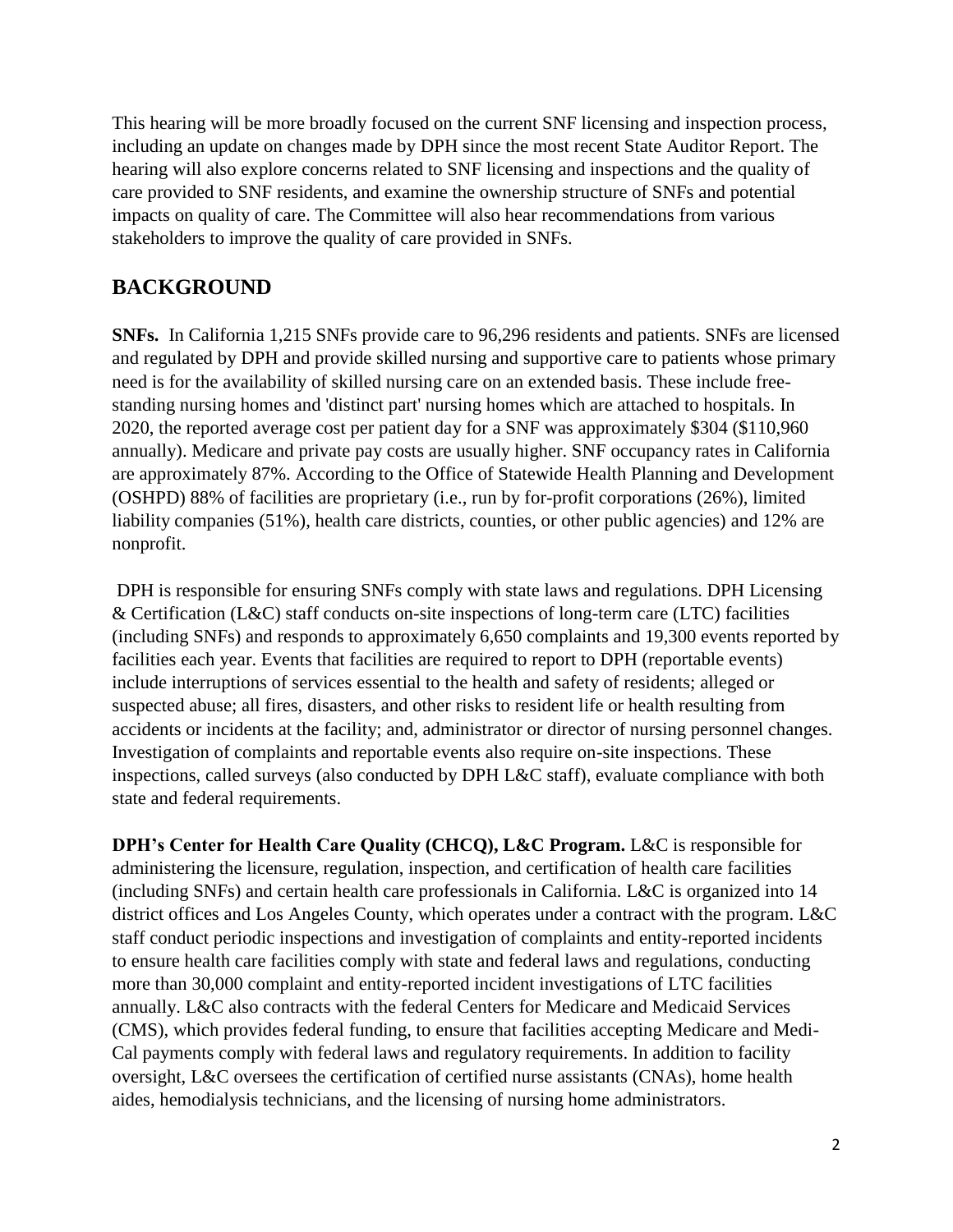L&C requires LTC facilities to correct less serious deficiencies by implementing a written plan of correction without incurring fines or other penalties. If warranted, L&C may impose a fine, appoint a temporary manager or receiver, suspend or revoke the facility's license, or use other remedies for violations as provided by state or federal law. While L&C can impose state fines, it can only recommend to CMS that a federal remedy other than a written plan of correction be imposed. CMS may impose, modify, or waive DPH's recommended remedy.

**History of Problems with Health Facility Oversight.** L&C's regulatory oversight of health care facilities has been fraught with allegations of inefficiency compromising patient safety. Concerns have been raised by the federal government, the Legislature, the California State Auditor (CSA), stakeholders, and the media for more than ten years. In particular, L&C has demonstrated a consistently poor record of completing investigations of health care facility complaints of abuse and neglect of residents in a timely manner.

The concerns date back prior to 2006, when SB 162 (Ortiz) Chapter 241, Statutes of 2006, established DPH as a separate department from the Department of Health Services (DHS, now the Department of Health Care Services (DHCS)) effective in July of 2007. When SB 162 was heard in the Assembly Health Committee, the analysis noted the following:

"There has been longstanding perceived ineffectiveness within the L&C Section of DHS in all areas of responsibility, such as licensing; inspections; and investigations of family, consumer, and anonymous complaints, all of which endanger patient safety, prevent providers from obtaining licenses and renewals in appropriate time frames, and create significant inequities in the fees supporting these activities."

*CSA (2007)* **-** The L&C program was the subject of a 2007 state audit that found investigations were promptly initiated for only 51% of its 15,275 complaints and promptly completed only 39% of the time. The audit noted that, despite efforts to increase staffing, the reliance on nurses to conduct complaint investigations resulted in struggles to fill vacant facility evaluation staff positions due to low salaries and a shortage of available nurses.

*Federal Office of Inspector General (2011, 2012, 2014)* – The L&C program was the subject of three separate reports from the federal Office of Inspector General for the U.S. Department of Health and Human Services. These reports found that L&C was not meeting its federal oversight requirements for health care facilities pursuant to Medicare and Medicaid laws and regulations. In particular, L&C investigators were not properly identifying unmet federal requirements in its surveys and inspections of health care facilities.

*CSA (2014)* **–** The L&C program was the subject of a second audit in 2014 that found systemic problems associated with completing timely health care facility complaint investigations that were substantially similar to the problems identified by the Auditor in 2007. The new audit found that, as of April 2014, the L&C program had more than 10,000 open complaints and entityreported incidents against long-term care facilities and nearly 1,000 open complaints against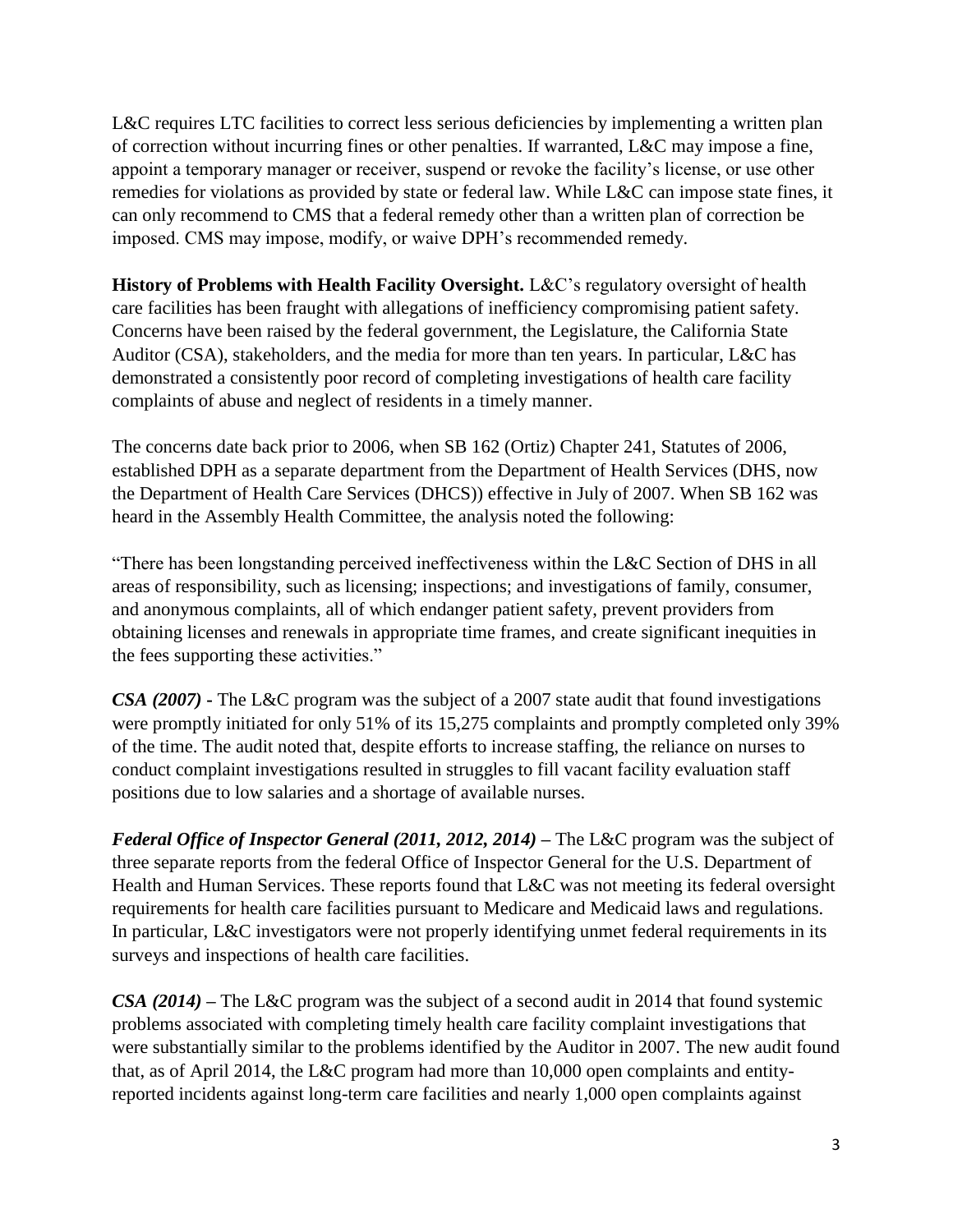individuals. Many of these complaints, including those indicating a safety risk to one or more facility residents, had remained open for nearly a year.

*Los Angeles County Investigation, Audit (2014)* – In 2014, an investigative report published in the *Los Angeles Daily News* discovered the Los Angeles County Department of Public Health was administratively closing health care facility complaints of abuse and neglect that were submitted anonymously without completing an investigation. In response, the county's Board of Supervisors ordered an audit of the county department's Health Facilities Inspection Division (HFID). This review found more than 30% of complaint investigations had been open for more than two years, there was no central state or county monitoring of complaint investigation completion or timeliness, and HFID could neither identify the number of staff devoted to investigations nor the number of staff it would need to complete investigations timely.

*Hubbert Systems Consulting Assessment and Gap Analysis (2014) –* In response to concerns expressed by the Legislature, L&C contracted with Hubbert Systems Consulting to perform an organizational assessment and evaluate areas where L&C was experiencing challenges and barriers contributing to less than optimal performance. Hubbert released its report in 2014 identifying issues with completing state and federal survey and licensing workload, facility and professional complaint investigations, oversight of the Los Angeles County contract, staff vacancy and retention, and other organizational management challenges. The report also provided 21 separate recommendations for remediating these issues including improvements in leadership, performance data monitoring, workforce development and retention, and operational management.

*CSA (2018) –* CSA's audit: "Absent Effective State Oversight, Substandard Quality of Care Has Continued," found that the state has not adequately addressed ongoing deficiencies related to the quality of care that nursing facilities provide. One of the recommendations of the audit is for DPH to amend its application licensing reviews by developing a defined process that specifies how an analyst will determine whether an applicant has demonstrated its ability to comply with state and federal requirements. The audit notes that the process should ensure that analysts conduct complete and standardized reviews of each nursing facility application, and should clearly outline what factors analysts will consider when determining whether an applicant is in compliance. The audit also recommended, among other things, that DPH should document the additional factors higher-level management will consider if applications are elevated for their review, and to ensure that DPH documents its decisions adequately.

# **LICENSING**

**DPH Centralized Applications Branch (CAB).** As noted on DPH's L&C web page, its top priority is to protect patient safety and ensure quality care for all patients and residents of the more than 11,000 health care facilities they regulate in California. In an effort to streamline and improve the licensing process, in July 2016, DPH began centralizing all application processing at its headquarters in Sacramento. The CAB processes applications in the order in which they are received, and processing times vary widely due to the complexity of the application.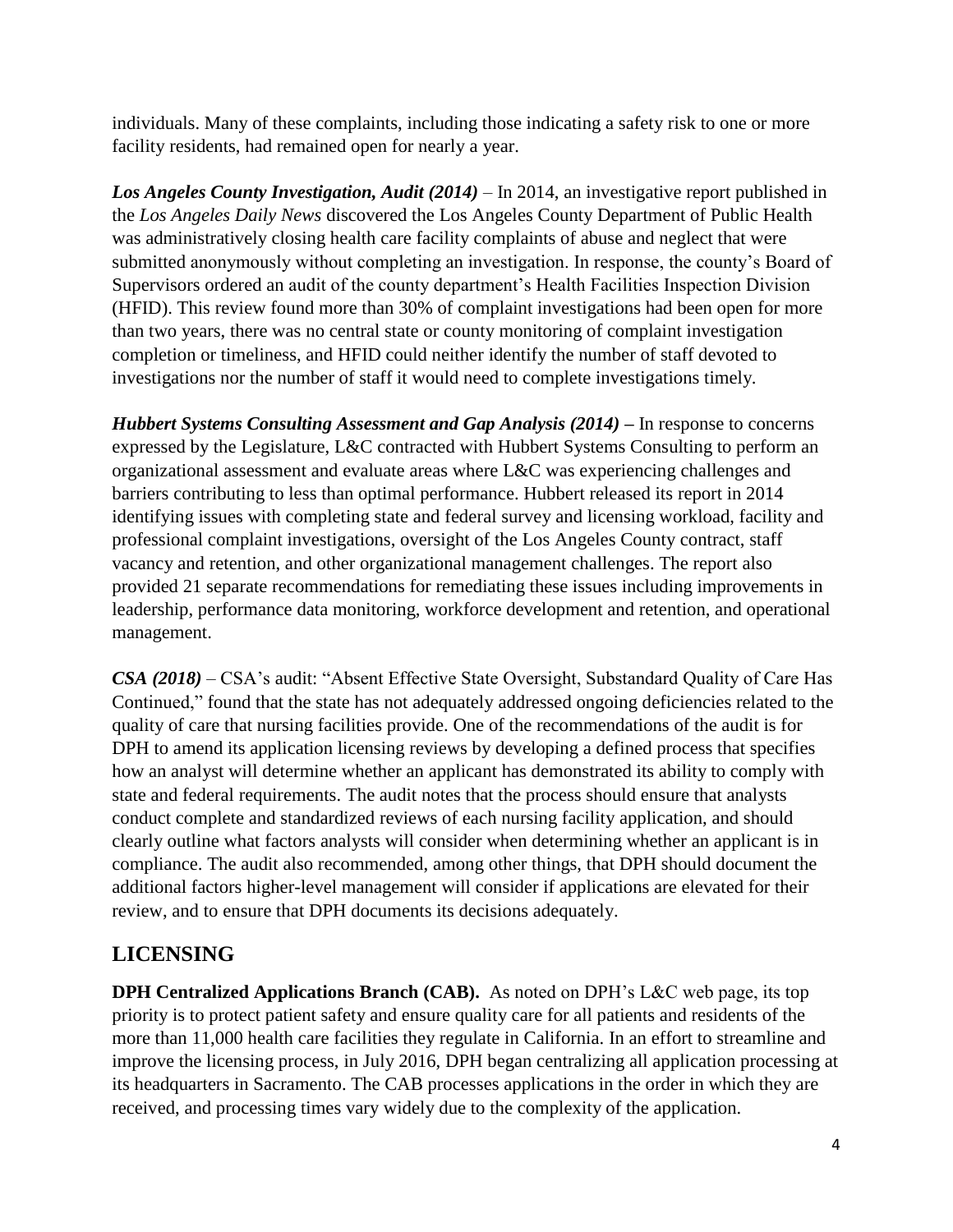According to DPH, licensees and owners are vetted by completing a compliance history that includes a list of all facilities they currently operate and all of their reported deficiencies and violations. Based on the level of severity and scope of federal and state level citations, DPH will either issue or deny the application. According to DPH, the CAB provides standardization and consistency of state licensing and federal certification through the application process. CAB consists of four sections: (1) CAB Administration Section; (2) LTC Section; (3) Non-LTC Section; and, (4) HHA/Hospice Section. The branch has 93 full time employees and three student assistants.

CAB processes initial applications for providers seeking to open a new facility, Change of Ownership (CHOW) applications for existing licensed facilities that are being sold, thereby changing the licensee, and employer identification number, and all other Report of Changes (ROC) required to be reported to DPH. DPH has received 16 Initial (new SNF license) applications since 2015. Of those applications, one was denied, three were withdrawn, one was deemed incomplete, and 11 applications were approved.

In calendar year 2020, CAB received over 9,000 Initial, CHOWs, and ROC applications, across all types of facilities. CAB has experienced an increase in workload each year since 2017. The volume of applications and processing timeframes vary by facility and application type. To view application volume and processing timeliness, visit the CAB Processing Metrics Dashboard located at<https://www.cdph.ca.gov/Programs/CHCQ/LCP/Pages/CAB.aspx>

| <b>Application</b><br><b>Type</b> | <b>Initial</b><br><b>New licensure</b> | <b>CHOW</b> | <b>ROC</b> | <b>Total</b> |
|-----------------------------------|----------------------------------------|-------------|------------|--------------|
| <b>Volume</b>                     | 1,290                                  | 110         | 2,739      | 4,139        |

**The current volume of incoming applications from 1/1/2021 – 4/30/2021**

The chart below represents the number of initial (new) SNF applications received broken out by year and average processing time.

| Year                       | <b>Count of Initial</b><br><b>Applications</b> | <b>Average of Open Days from Received to</b><br><b>Complete</b> |
|----------------------------|------------------------------------------------|-----------------------------------------------------------------|
| 2015                       |                                                | 416.4                                                           |
| 2016                       |                                                | 322                                                             |
| 2017                       | 3                                              | 521.67                                                          |
| 2018                       | $\overline{4}$                                 | 535                                                             |
| 2020                       | 3                                              | 68.33                                                           |
| <b>Grand Total/Average</b> | 16                                             | 372.68                                                          |

**CHOWs.** DPH states that a SNF CHOW application takes, from start to finish, on average, 492 days. This includes the paper application process, a survey by the district office, and any additional documentation requested by DPH staff.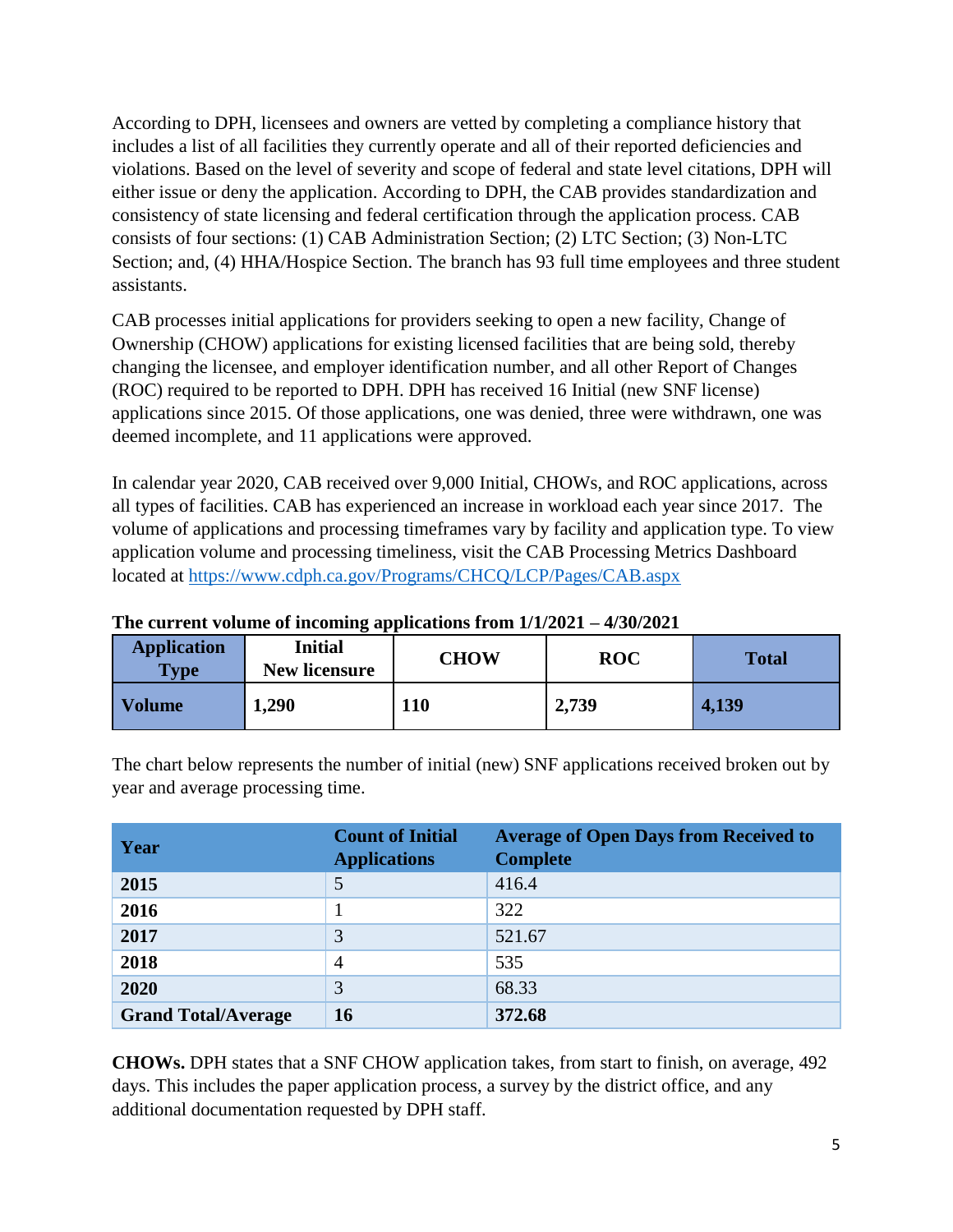The number of SNF CHOWs received and the average processing time in days are in the table below.

| <b>Receive Date</b>  | <b>Number of SNF</b><br><b>CHOW</b> | <b>Processing Days in</b><br><b>Average</b> |
|----------------------|-------------------------------------|---------------------------------------------|
| 2015                 | 82                                  | 207.1                                       |
| 2016                 | 82                                  | 338.9                                       |
| 2017                 | 46                                  | 535.4                                       |
| 2018                 | 38                                  | 448.6                                       |
| 2019                 | 68                                  | 225.2                                       |
| 2020                 | 35                                  | 140.2                                       |
| <b>Total/Average</b> | 351                                 | 315.9                                       |

**Process for reviewing SNF compliance history for approval or denial.** The CAB LTC

Section has created a SNF internal checklist, which includes conducting several database checks as well as conducting a three year compliance history on any individual with 5% or more ownership interest to ensure applicants meet state licensure and federal certification requirements. After compiling the compliance report, the analyst creates a summary document, adding total of citations and deficiencies incurred by applicants in all health care facilities owned in California. The data is aggregated by year and level of deficiency and citation. The data summary is put in a table which highlights scope and severity of deficiencies incurred by applicants. The analyst summarizes the compliance history report and flags pattern and widespread deficiencies along with any A and AA citations, further discussed below. This Compliance History Grid is used to guide the process of elevating the review of the compliance history through the chain of command. All reviewers follow the standardized process as documented on the Compliance History Grid. DPH states that it has developed a process and each decision taken on a SNF application is documented adequately with its supporting materials, documents and maintained in the application file.

According to DPH, there are currently 50 SNF CHOW applications in "pending" status, and nine denied applications currently under appeal.

**Management operating transfer agreements.** A CHOW application may contain a management operating transfer agreement (MOTA) between the current licensee and the prospective licensee that allows the prospective licensee to operate the facility while the application is on file and pending a determination. The facility remains licensed under the current licensee. Current law is silent on the length of time in which an "interim" owner or management company may operate a facility under a MOTA, which leaves many facilities in limbo, being operated under the former owner's license. There are currently CHOW applications on file that were received in March 2016 that still are pending a determination five years later.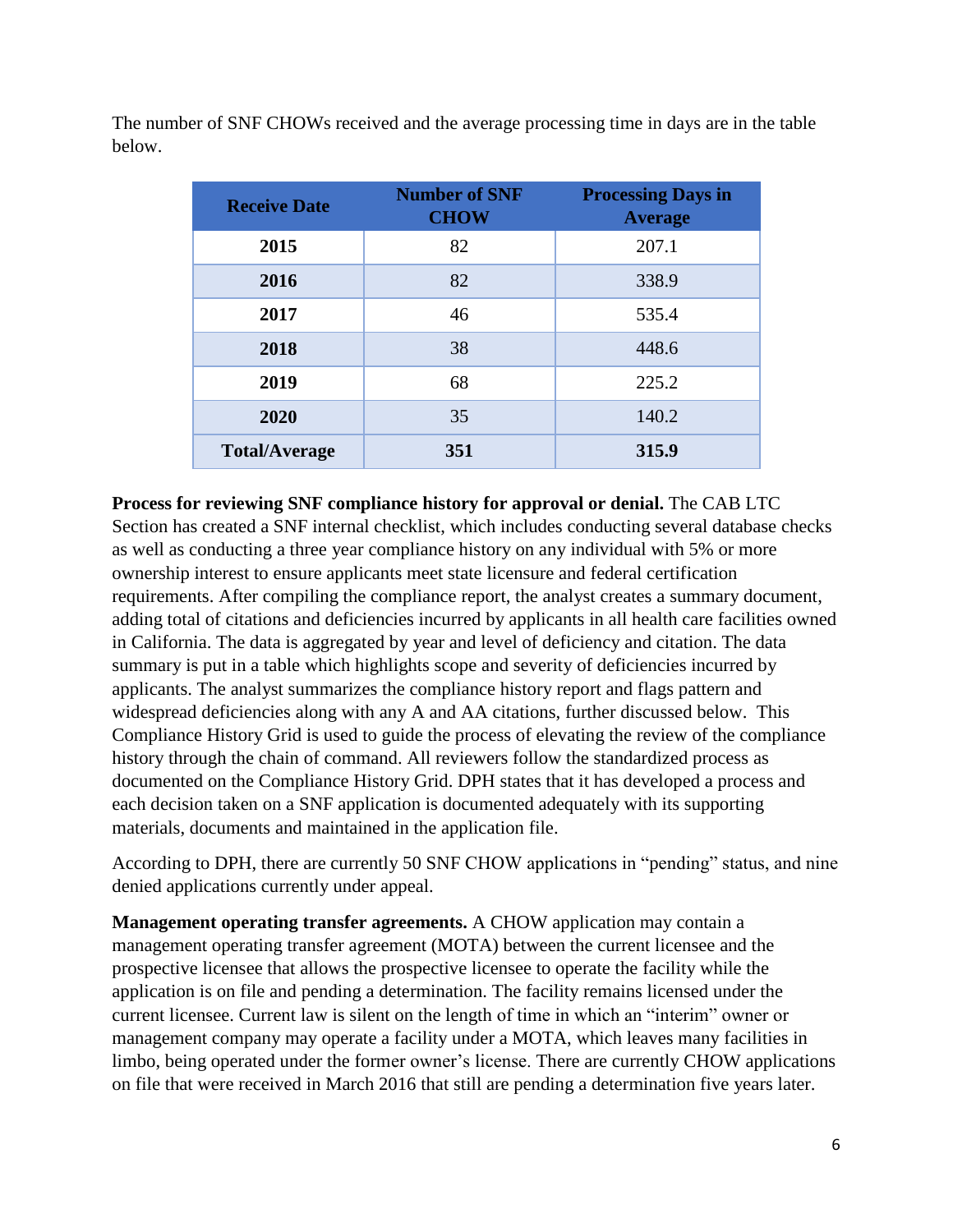**Pending CHOW regulations at DPH.** DPH issued an All Facilities Letter (AFL) in October of 2018, notifying stakeholders that DPH is developing regulations governing the CHOW process. The AFL asked for input on the following questions:

- 1) What types of health facilities should be included in the CHOW regulations?
- 2) What type of transactions constitute a CHOW? What percentage of ownership change should be considered a CHOW?
- 3) What background information should DPH review to establish a "reputable and responsible character"? What person(s) should the DPH examine, that are associated with an applicant that is a firm, association, organization, partnership, business trust, corporation, or company?
- 4) Should DPH examine an applicant's compliance practicing under a professional license, if applicable, during the health facility application review? If so, what compliance factors are most relevant to owning a health facility?
- 5) In evaluating an applicant's compliance, what period of time should DPH review and consider?
- 6) What factors in an applicant's compliance history establish the ability or inability to follow the rules and regulations applicable to operating a health facility?
- 7) What criteria should DPH apply to a compliance history to determine approval/denial of a CHOW?
- 8) How can an applicant best demonstrate the financial ability to operate a health facility?
- 9) In the event of a CHOW denial, what would be the responsibility of the original licensee to take back operations of the facility?
- 10) Should a CHOW application be reviewed and approved by DPH before a purchase of the assets takes effect?

In 2019 DPH stated that these proposed regulations were in final development and on schedule for completion by 2022, however, in an update provided in August 2021, DPH notes that amended regulations, (Change of Ownership, (DPH 14-008) affecting not only SNF CHOWs but also those for general acute care hospitals, acute psychiatric hospitals (APHs), special hospitals, and intermediate care facilities are still in process. DPH states that the proposed regulations incorporate comments received in two stakeholder engagement meetings. The regulatory package addresses what transactions constitute a CHOW, reporting CHOWs to DPH, and the process for approving CHOWs. DPH notes that, barring unforeseen adverse circumstances, these regulations may be promulgated in fiscal year 2022-23 or 2023-2024.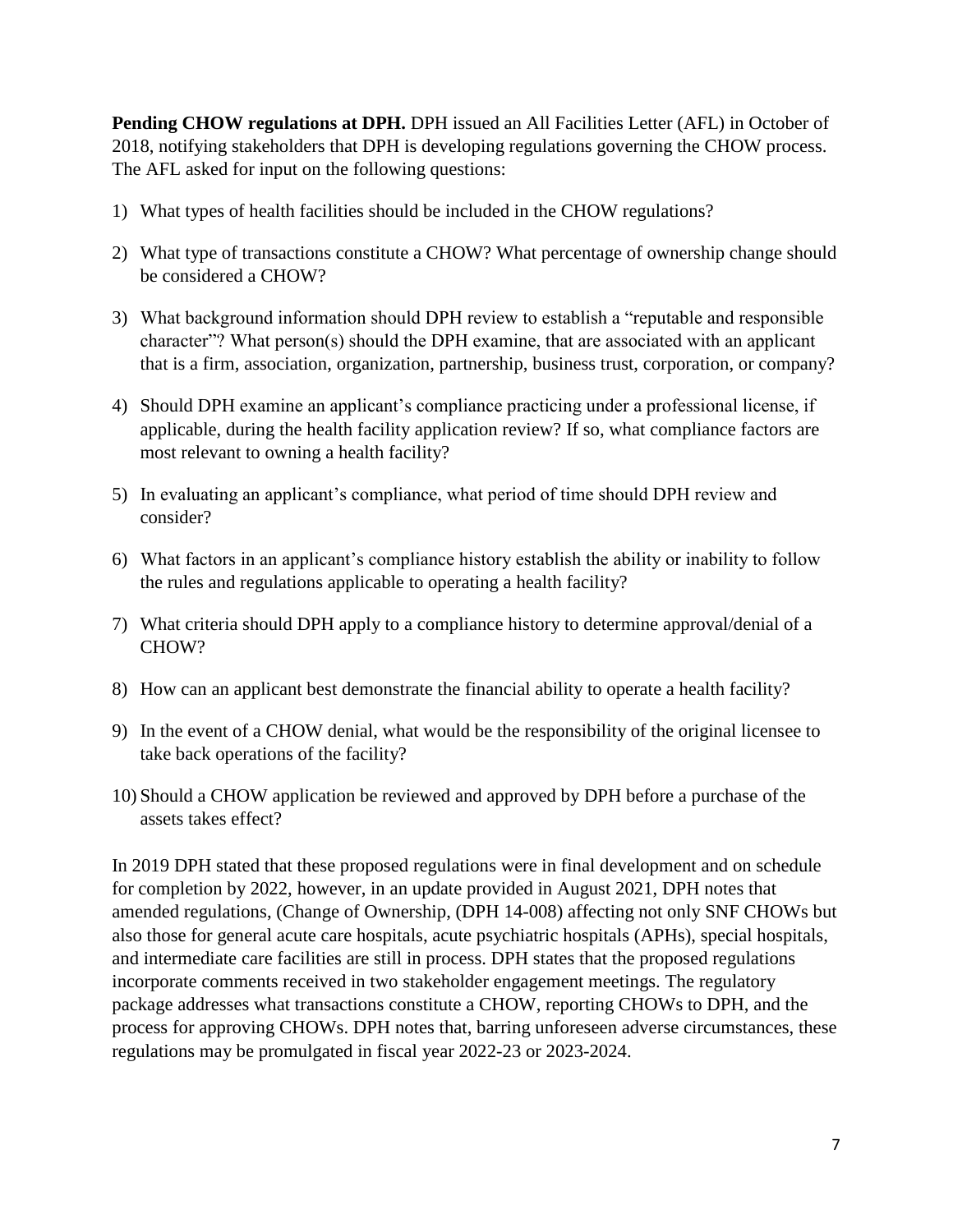#### **SNF SURVEYS**

**Current survey process.** Under state law, SNFs are only surveyed annually if they have had one or more citations in the past 12 months. Otherwise, the state survey interval is every two years. However, as part of the COVID Declaration of Emergency (Executive Order N-27-20) and CMS guidance, many surveys were paused to focus on COVID-19 mitigation efforts. The data below includes DPH's CHCQ licensing and certification survey activities for FYs 2017-18, 2018-19, 2019-20, and 2020-21, and shows the impact of the COVID-19 operational changes on CHCQ's survey levels.

The federal survey interval for SNFs is a 12-month *average*, but no later than 15.9 months after the last day of the prior standard survey. Special focus facilities (SNFs that have a history of serious quality issues or are included in a special program to stimulate improvements in their quality of care) may be visited more often than once a year.

DPH states that CHCQ resumed combined recertification and relicensing surveys for SNFs as of April 1, 2021, and is working to bring all facilities back into the 12-month average/15.9 month cycle.

| <b>Survey Type</b>                               | <b>FY</b><br>2017-18 | <b>FY</b><br>2018-19 | <b>FY</b><br>2019-20 | <b>FY</b><br>2020-21 |
|--------------------------------------------------|----------------------|----------------------|----------------------|----------------------|
| <i>Licensing Survey: Initial</i>                 | 9                    | $\overline{4}$       | 7                    | 8                    |
| <i><b>Licensing Survey: Re-licensure</b></i>     | 276                  | 437                  | 234                  | 10                   |
| <b>Certification Survey:</b><br>Initial          | 6                    | $\overline{4}$       | 6                    | $\overline{4}$       |
| <b>Certification Survey:</b><br>Re-Certification | 1,166                | 1,196                | 859                  | 159                  |
| <b>Follow-Ups &amp; Revisits</b>                 | 1,296                | 1400                 | 1,073                | 356                  |
| <b>Annual Totals</b>                             | 2,753                | 3041                 | 1,073                | 537                  |

The chart below represents surveys completed over the last four fiscal years:

According to DPH, in addition to the periodic surveys identified above, CHCQ has focused substantial resources during the COVID pandemic on federal infection control (FIC) surveys and state mitigation surveys. CMS required FIC surveys to focus on preventing the transmission of COVID-19. DPH performed FIC surveys as required by CMS. Additionally DPH visited SNFs at least every six to eight weeks to conduct state mitigation plan surveys validating SNF's mitigation plans. Mitigation plans were prepared in conformance with AFL 20-52 (issued May 11, 2020) and included information on Covid testing and co-horting, infection prevention and control, personal protective equipment, staffing shortages, designation of space, and communication.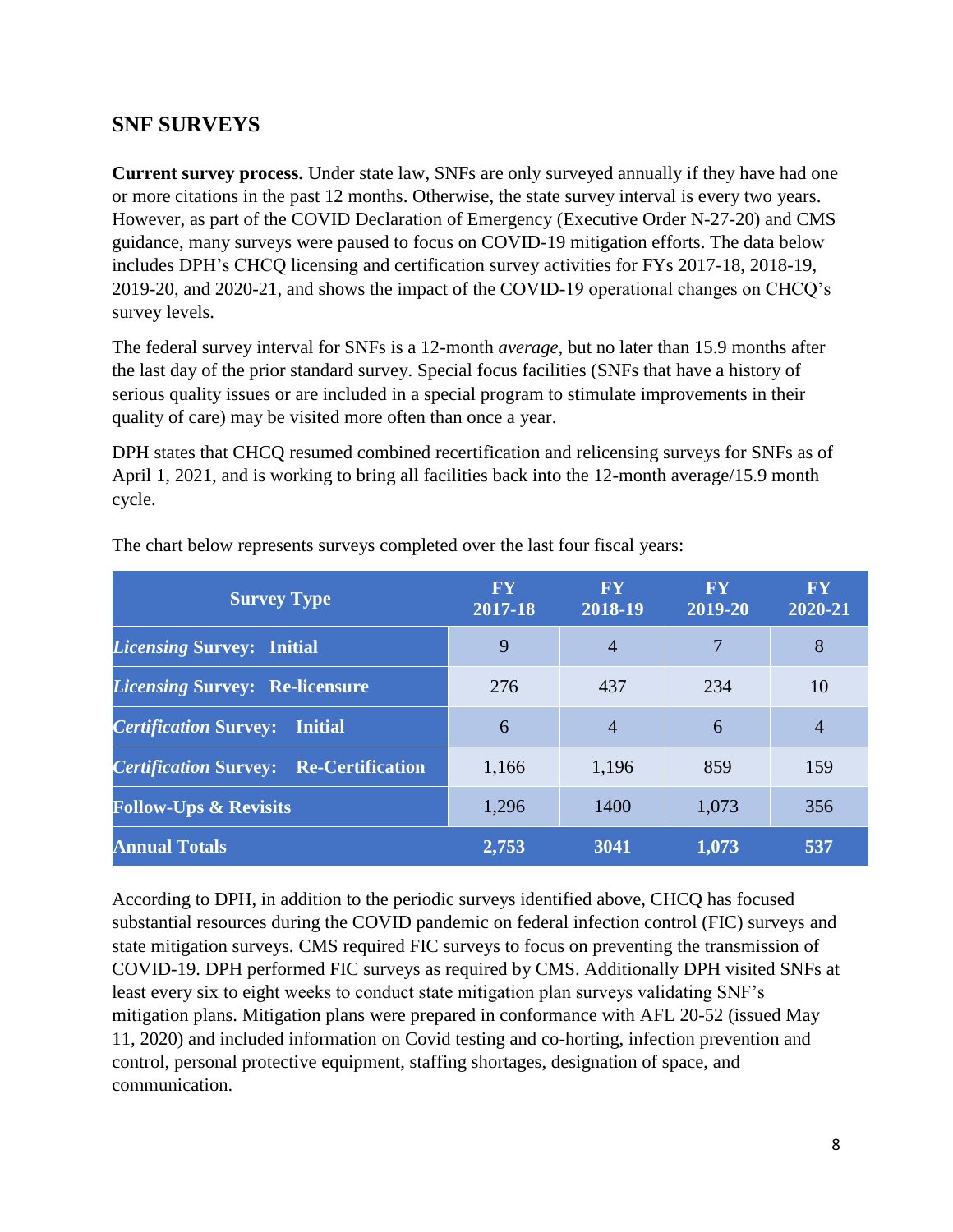The chart below represents the Mitigation (infection control (IC) State Surveys) and FIC Surveys.

| <b>SNF Survey Type</b>       | <b>FY 2019-20</b> | <b>FY 2020-21</b> | <b>Totals</b> |
|------------------------------|-------------------|-------------------|---------------|
| <b>COVID/IC State Survey</b> | 833               | 5,271             | 6,104         |
| <b>COVID/FIC Survey</b>      | 2,357             | 4,741             | 7,098         |

**Proposed Quality and Safety Model.** In 2020 DPH proposed changes to the SNF inspection/survey process in an undated memo, which stated, in part:

"Quality and Safety (Q&S) surveyors, formerly known as licensing and certification surveyors (L&C) will provide increased monitoring, timely feedback by way of statements of deficiencies when appropriate, and consistent accountability to promote sustainable regulatory compliance and improved quality of care. In addition to the once annual CMS re-certification survey, surveyors will be assigned to visit each SNF approximately once every four to six weeks, using state inspection authority to enter a facility and initiate a periodic inspection. The reason for changing the name of the surveys is to focus the survey model on the purpose of our oversight rather than on the tasks associated with DPH oversight. The Q&S Health Facilities Evaluator Nurses will identify one or more focus areas from state regulations to review/investigate during each onsite visit. Facility past compliance will be considered in the decision of which areas to be reviewed at each visit. Routine Quality and Safety Oversight periodic inspections are not intended to replace CMS recertification surveys, other CMS directed investigations or State relicensing surveys. If, at any time during the periodic inspection the surveyor identifies potential violations of federal regulation, the surveyor shall begin an abbreviated federal investigation under existing dual (state and federal) enforcement processes as appropriate."

Advocates, including the California Advocates for Nursing Home Reform expressed serious concerns with the proposal noting that the plan would divert the surveyor workforce from investigating complaints and other problems; that legislatively mandated re-licensing surveys were not currently being conducted; and, that DPH did not consult with the Legislature or the public about the plan.

According to DPH, they have postponed efforts to revamp the SNF inspection process or move to the Quality and Safety Model as discussed in the proposal, and that this effort will be revisited once we are past the pandemic response and will include stakeholder input.

# **CITATIONS**

**DPH Citations**. Current law allows for "prompt and effective civil sanctions" against SNFs and other types of LTC facilities for specific types of violations. State law categorizes citations that impose a civil monetary penalty as Class B, A, or AA. The associated fines range from \$100 to \$1,000 for Class B; \$5,000 to \$20,000 for Class A; and, \$25,000 to \$100,000 for Class AA. The citation class and amount of the fine depends upon the significance and severity of the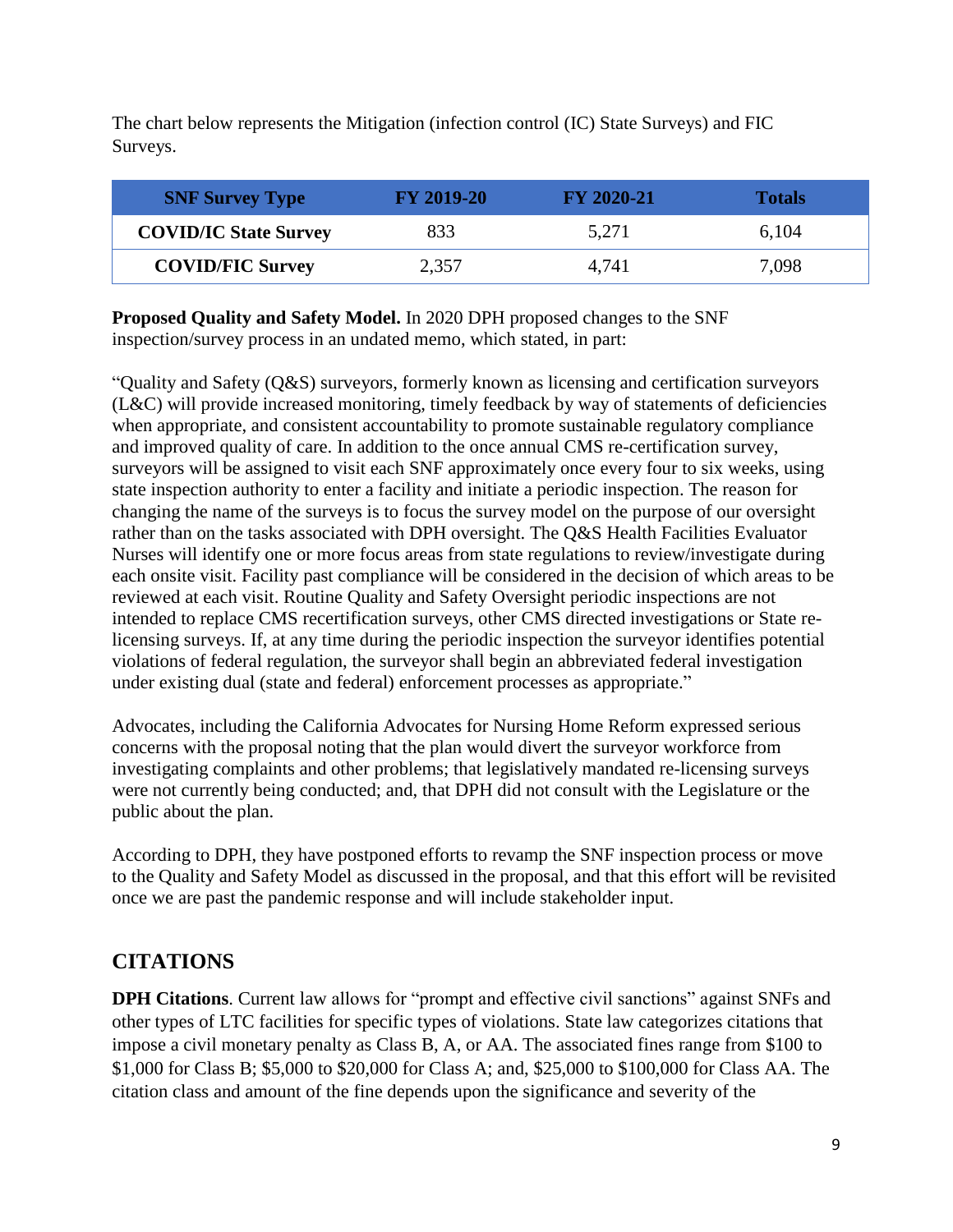substantiated violation. Federal enforcement remedies include a written plan of correction, directed training, state monitoring, denial of payment for new admissions, ban on admissions, and fines ranging from \$50 to \$10,000 per day for survey violations and \$1,000 to \$10,000 for specific instance violations, such as a determination of immediate jeopardy or significant harm to the patient.

DPH issues AA level citations, when it determines that a facility's violation was a direct proximate cause of death of a patient or resident. The state may issue A or B level citations to LTC facilities or providers for lesser violations.

As of June 1, 2021, between January 1, 2015 and January 31, 2020, DPH issued 3,360 penalties overall where a Citation Class Code of AA, A, or B was reported. As of June 10, 2021, between January 1, 2015 and January 31, 2020, DPH cited 264,335 deficiencies/violations statewide. (NOTE: This includes deficiencies with open survey status.)

*Based on penalties (1) issued between 1/1/2015 and 12/31/2020 and (2) where citation class* 

| code is AA, A, or B.     |      |                                            |      |      |      |      |              |
|--------------------------|------|--------------------------------------------|------|------|------|------|--------------|
|                          |      | <b>Calendar Year of Penalty Issue Date</b> |      |      |      |      |              |
| <b>Penalty Type</b>      | 2015 | 2016                                       | 2017 | 2018 | 2019 | 2020 | <b>Total</b> |
| 1_Citation AA (HSC 1424) |      | 16                                         | 15   | 22   | 12   |      | 81           |
| 2_Citation A (HSC 1424)  | 121  | 181                                        | 210  | 209  | 141  | 100  | 962          |
| 2 Citation B (HSC 1424)  | 262  | 443                                        | 397  | 442  | 497  | 276  | 2,317        |
| <b>Total</b>             | 392  | 640                                        | 622  | 673  | 650  | 383  | 3,360        |

| Table 1: Penalties Issued Statewide-By Penalty Type and Calendar Year |  |  |
|-----------------------------------------------------------------------|--|--|
|                                                                       |  |  |
|                                                                       |  |  |
|                                                                       |  |  |

**NOTE:** Includes citations with open and pending dispositions.

No SNFs have lost their CMS certification during this past year, however, 12 SNFs closed in 2020, and three SNFs closed in 2021.

The 2018 audit pointed out that between 2006 and 2015, the number of federal deficiencies that DPH identified at LTCs increased by more than 30%. However, during the same time period, the number of state citations (B, A, and AA citations) decreased by 34%. According to the audit, DPH stated that the burden of proof required for state citations is higher than for federal deficiencies. The audit also recommended increasing the amount of state penalties by the amount of inflation. If the Legislature revised existing penalty amounts for inflation, a \$100,000 fine, the maximum state penalty amount for a violation resulting in patient death, would increase to \$146,000.

# **OTHER FACTORS AFFECTING QUALITY OF CARE**

**Related Parties**. A Kaiser Health News analysis of federal inspection and quality records reveals that SNFs that outsource to related parties tend to have significant shortcomings: they have fewer nurses and aides per patient, they have higher rates of patient injuries and unsafe practices, and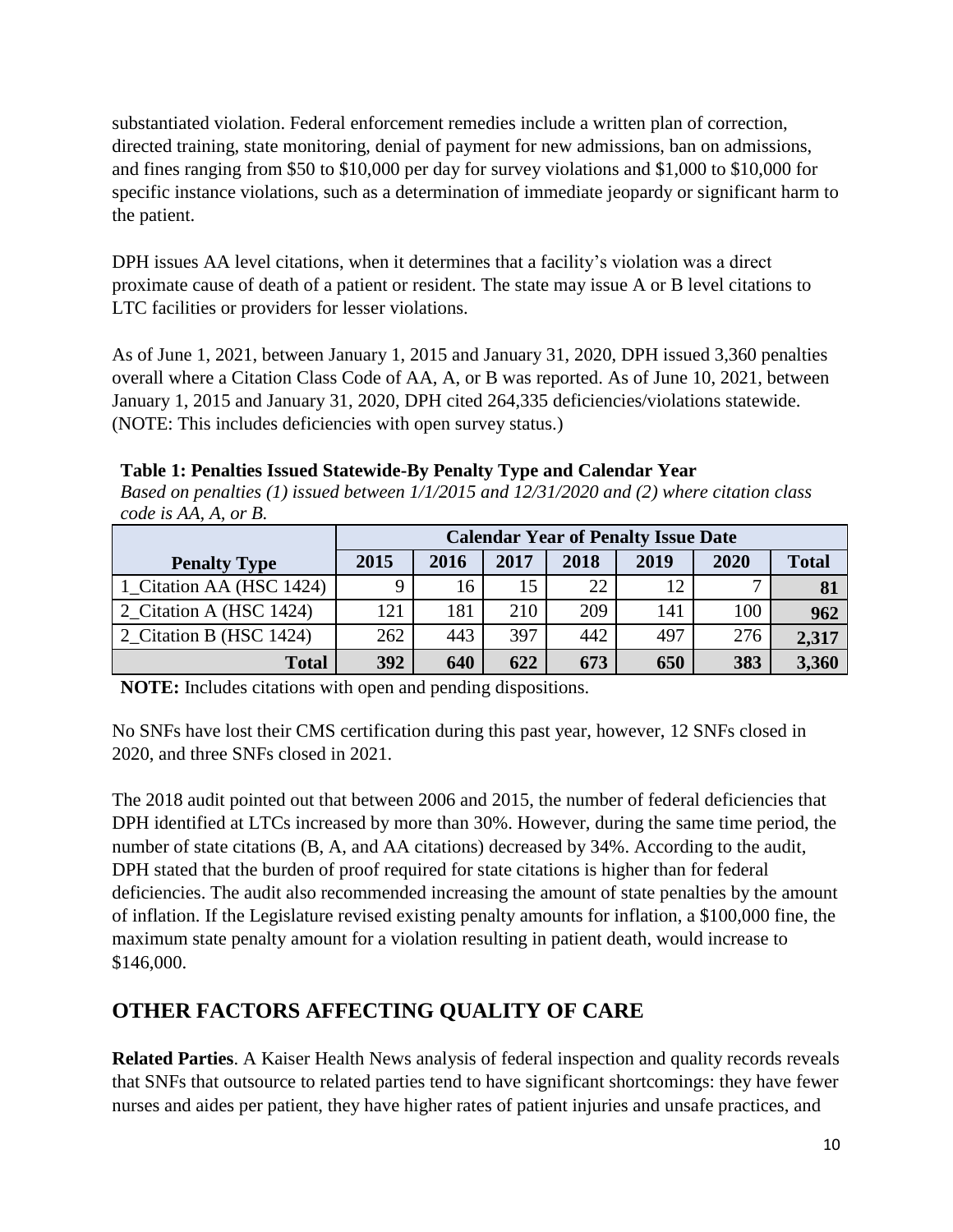they are the subject of complaints almost twice as often as independently operated homes. Related parties may provide goods such as medical supplies and equipment, laundry and linens, and food to the SNF. Related parties may also provide therapy services, maintenance services, financial consulting, and administrative services, and SNFs frequently lease their buildings from related-party property owners. These related party transactions are common in the industry, and are legally allowable, although CMS and Medi-Cal take measures to limit the possibility that it might pay for profits from related party transactions. For example, the cost for such transactions are not allowed to exceed the price of comparable transactions procured elsewhere.

The 2018 State Auditor report looked at three of the largest private operators of SNFs in California: Brius, Plum, and Longwood and their use of related parties. While the net income of the rest of the industry in California decreased, the net income of these three companies increased by tens of millions of dollars. The State Auditor found that the owners of these three companies were able to earn income, separate from the revenue their facilities earned from Medicare, Medi-Cal, or managed care, when their facilities obtained goods and services from related parties, or other businesses that they or their family members owned or controlled. According to the State Auditor, the three companies paid between \$37.2 million and \$65.7 million to related parties from 2007 through 2015; however, the report also found that the companies properly disclosed most of the potential related-party transactions, and that the Medi-Cal audit process ensured that Medi-Cal did not pay for profits realized from any of these transactions.

According to an analysis of nursing home financial records by Kaiser Health News, nearly threequarters of nursing homes in the United States (more than 11,000) have such business dealings.

**SNF staffing requirements.** Current SNF regulations require nursing service personnel to be employed and on duty in at least the number and with the qualifications determined by DPH to provide the necessary nursing services for patients admitted for care. The staffing requirements are minimum standards only. SNFs are required to employ and schedule additional staff as needed to ensure quality resident care based on the needs of individual residents and to ensure compliance with all relevant state and federal staffing requirements.

Facilities licensed for 59 or fewer beds are required to have at least one registered nurse (RN) or licensed vocational nurse (LVN), awake and on duty, in the facility at all times, day and night. Facilities licensed for 60 to 99 beds are required to have at least one RN or LVN, awake and on duty, in the facility at all times, day and night, in addition to the director of nursing services. The director of nursing services is not allowed to have charge nurse responsibilities.

Facilities licensed for 100 or more beds are required to have at least one RN, awake and on duty, in the facility at all times, day and night, in addition to the director of nursing services. The director of nursing services must not have charge nurse responsibilities.

SNFs have frequently pointed to staffing shortages as a top operational challenge, even in the years leading up to the COVID-19 pandemic. A study published in March 2021 in the journal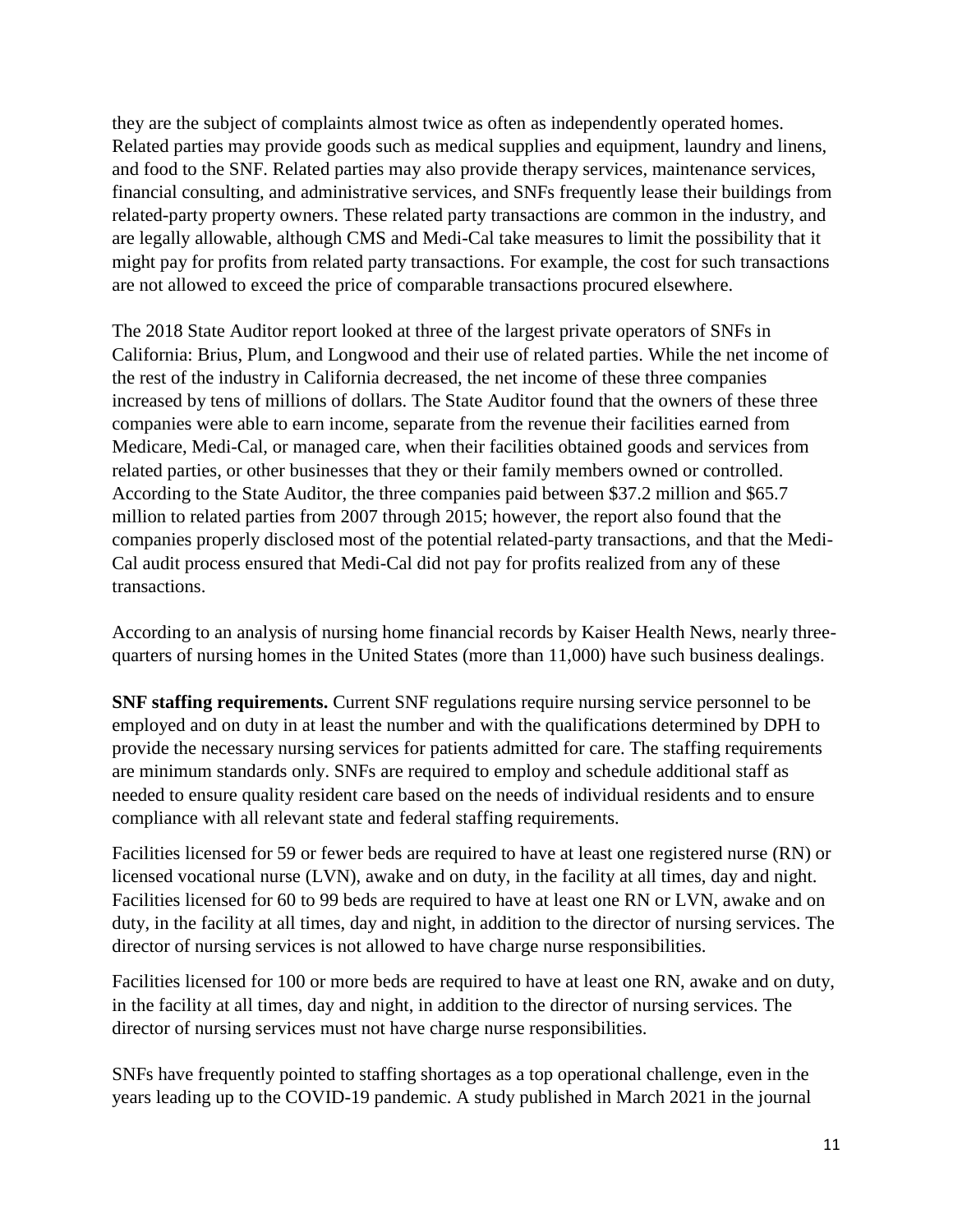*Health Affairs* examined pre-pandemic payroll-based journal data to assess turnover at U.S. SNFs. Using data from more than 15,000 facilities from 2017 to 2018, researchers found that the mean rates were greater than 100% across all three primary employee types studied: RNs (140.7%), CNAs (129.1%), and licensed practical nurses (114.1%).

SB 97 (Committee on Budget), Chapter 52, Statutes of 2017, required SNFs to provide at least 3.5 hours per day of nursing care to each patient, up from the previous requirement of 3.2 hours, with 2.4 of the hours to be provided by a CNA. In July of 2018, DPH adopted regulations to implement the staffing requirement, which include a process to apply for a waiver.

As of July 20, 2021, 143 SNFs have waivers of the staffing requirements approved by DPH. Waiver requests generally cite a workforce shortage of CNAs as the reason behind the request. According to DPH, the information below (last updated August 13, 2021) represents a preliminary list of county shortage areas for purposes of meeting the SNF 3.5 direct care service hours and the 2.4 CNA component requirements.

The lists are based on data from OSHPD, the Employment Development Department, and DPH. This designation is one of many criterion that DPH will consider in reviewing workforce shortage waiver applications. If a facility is in one of the counties listed, DPH will not automatically grant a facility's request for a waiver to the 3.5 or 2.4 requirements. If a facility is not in one of the counties listed, DPH will not automatically deny a facility's request.

|           | <b>2.4 Preliminary Counties</b> |           | <b>3.5 Preliminary Shortage Counties</b> |
|-----------|---------------------------------|-----------|------------------------------------------|
| Alpine    | Modoc                           | Alpine    | Mendocino                                |
| Amador    | Mono                            | Amador    | Modoc                                    |
| Calaveras | Monterey                        | Calaveras | Mono                                     |
| Colusa    | Napa                            | Colusa    | Monterey                                 |
| Del Norte | Nevada                          | Del Norte | Nevada                                   |
| Glenn     | Placer                          | Glenn     | Plumas                                   |
| Humboldt  | Plumas                          | Humboldt  | Santa Cruz                               |
| Imperial  | San Francisco                   | Inyo      | Sierra                                   |
| Inyo      | Santa Cruz                      | Kern      | Siskiyou                                 |
| Kern      | Shasta                          | Lake      | Sutter                                   |
| Kings     | Sierra                          | Lassen    | Tehama                                   |
| Lake      | Siskiyou                        | Madera    | Trinity                                  |
| Lassen    | Sutter                          | Marin     | Tuolumne                                 |
| Madera    | Tehama                          | Mariposa  | Yolo                                     |
| Marin     | Trinity                         |           |                                          |
| Mariposa  | Tuolumne                        |           |                                          |
| Mendocino | Yolo                            |           |                                          |

**CNAs.** Under the supervision of RNs and LVNs, CNAs perform basic duties such as feeding, bathing, and dressing SNF patients and taking and monitoring vital signs (such as patients' temperature and blood pressure). To become a CNA, individuals must be at least 16 years old, pass a physical (health) screening and criminal background check, complete an approved training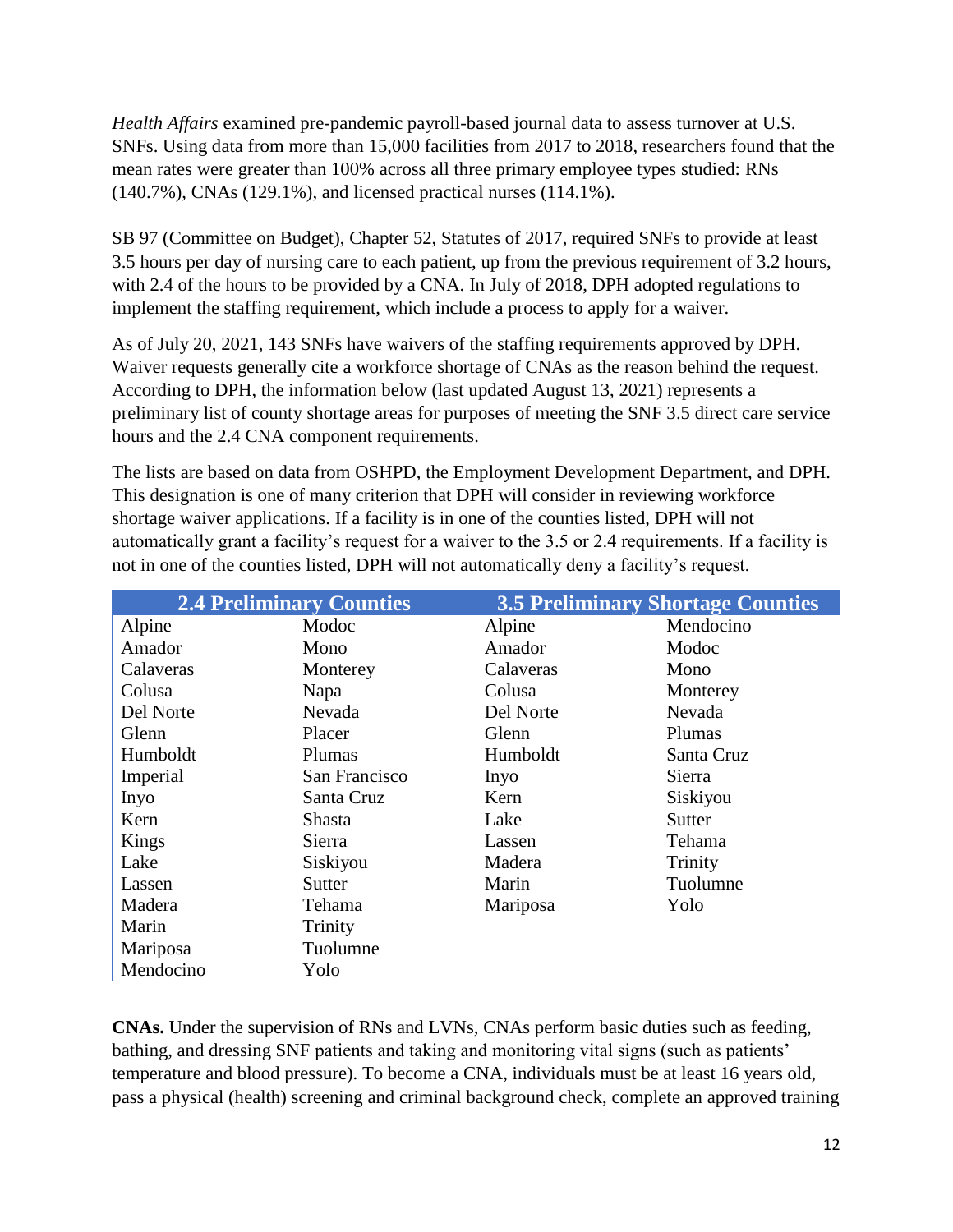program consisting of at least 60 classroom hours and 100 hours of clinical practice at a SNF, and pass a state CNA certification examination.

According to the most recent data (2019 OSHPD LTC Financial Pivot data set for licensed SNFs) the average wage was \$16.76 per hour for CNAs, and the average number of CNAs employed in 2019 was 56,170. According to the California Association of Health Facilities, they recently conducted a workforce survey with 88% of facilities reporting they raised base wages in 2020 due to COVID-19.

According to DPH's website, California has 640 CNA training programs. (DPH counts each cohort of students being trained by a given provider as a separate program, such that a provider can be associated with multiple programs.) Training providers include school district-run adult schools and Regional Occupational Centers and Programs, California Community Colleges, nonprofits (such as the American Red Cross), and for-profit schools (such as Coast Health Career College in Orange County). They also include some SNFs that provide their own training programs on site. Under the SNF training model, SNFs hire their own instructors (often employees of the SNF) and often pay students hourly wages while they receive training. In exchange, SNFs typically ask, but do not require, students to commit to working at the SNF for a specified amount of time (such as one year) after becoming a CNA.

**CNA Testing.** In August 2021 the American Red Cross Association notified DPH that the Red Cross plans to discontinue performing CNA testing nationwide as of October 31, 2021. The Red Cross is one of two vendors approved to provide CNA testing in California, and conducts roughly one-third of all CNA testing in the state each year. DPH staff have been reaching out to several other CNA testing vendors (which operate in other states) as well as the other approved vendor, the California Community Colleges Chancellor's Office, to determine availability in providing additional testing to meet statewide needs. Staff are also collaborating with other state departments to strategize short- and long-term solutions for expanding the CNA workforce and making testing more accessible.

**SNF funding and quality assurance fees (QAF).** AB 1629 (Frommer), Chapter 875, Statutes of 2004, enacted the Medi-Cal Long Term Care Reimbursement Act of 2004, which established a reimbursement system that bases Medi-Cal reimbursements to SNFs on the actual cost of care. According to the Senate Budget Committee, prior to AB 1629, SNFs were paid a flat rate per Medi-Cal resident. AB 1629 allowed the state to leverage new federal Medicaid dollars by imposing a QAF on SNFs. This federal funding is used to increase SNF reimbursement rates. (Federal Medicaid law allows states to impose such fees on certain health-care service providers and in turn repay the providers through increased reimbursements.) Because the costs of Medicaid reimbursements to health care providers are split between states and the federal government, this arrangement provides a method by which states can leverage additional federal funds for the support of their Medicaid programs and offset state costs.

The 2018 Audit notes that the state uses the QAF (quality assurance fee) to obtain federal matching funds, not to incentivize quality improvements, and recommends that the Legislature